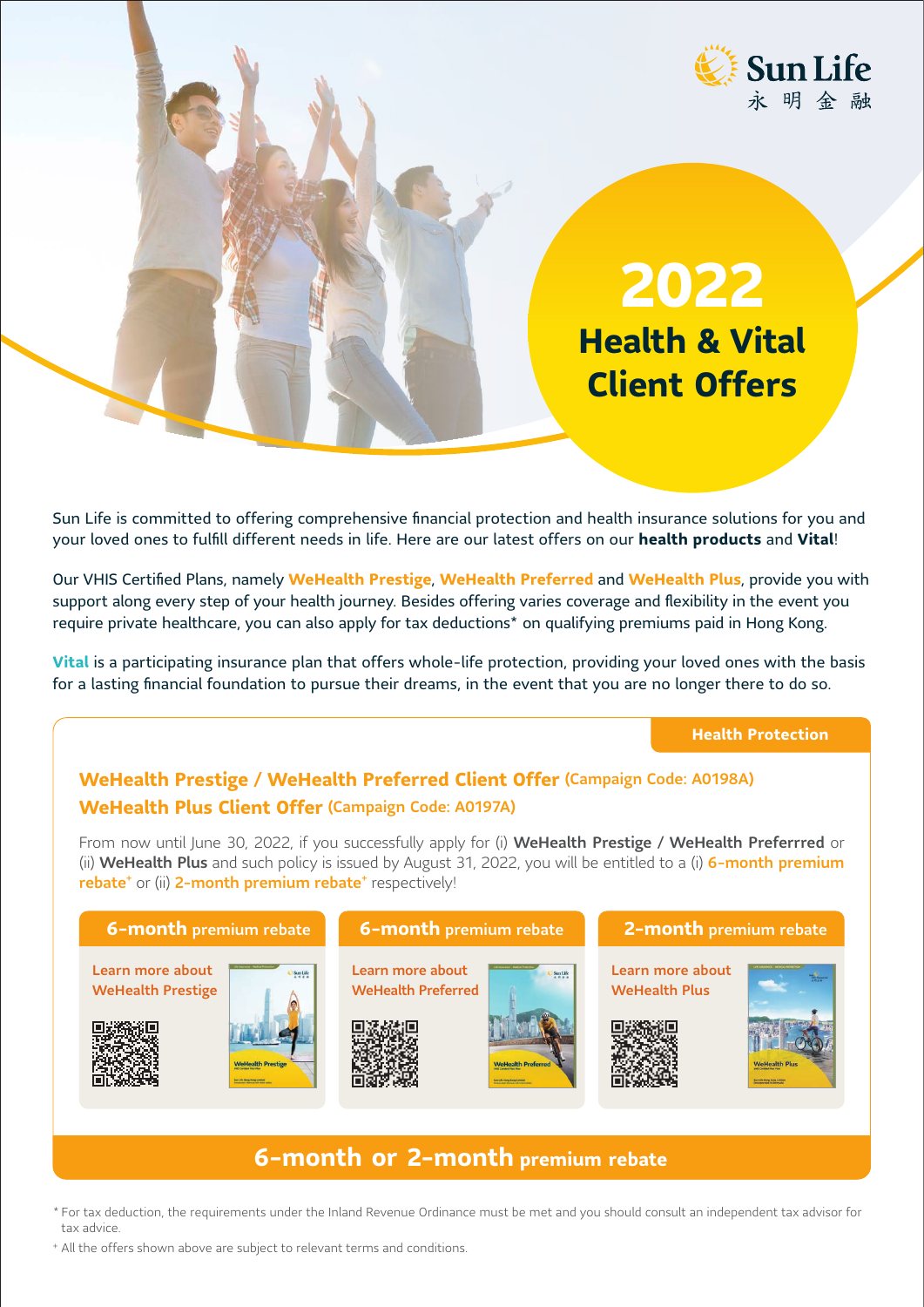# **Hospital Income Client Offer** (Campaign Code: A0204A)

From now until June 30, 2022, if you successfully apply for one of the VHIS Certified Plans below in addition to the **Hospital Income** Insurance Plan (basic plan only) which paid in annual premium payment mode, and both policies are issued by August 31, 2022, you will be entitled to a 2-month premium rebate<sup>+</sup> on your Hospital Income Insurance Plan!

## VHIS Certified Plans:

- WeHealth VHIS Certified Standard Plan
- WeHealth Plus VHIS Certified Flexi Plan
- WeHealth Preferred VHIS Certified Flexi Plan
- WeHealth Prestige VHIS Certified Flexi Plan

# **2-month premium rebate**

# **Vital Client Offer** (Campaign Code: A0199A)

From now until June 30, 2022, if you successfully apply for Vital and such policy is issued by August 31, 2022, your Vital will be entitled to a 8% premium rebate on Annualized First Year Premium ("AFYP")<sup>+</sup>.

Furthermore, your Vital will be entitled to an extra 3% premium rebate, i.e. a total of 11% premium rebate on AFYP<sup>+</sup> if you fulfill the above requirement and apply for WeHealth Prestige or WeHealth Preferred with the same policy owner on or before June 30, 2022 and such policy is issued by August 31, 2022.

This offer is capped at a HKD10,000 premium rebate for the same insured and policy owner.

# **Up to 11% premium rebate**

# **Learn more about Hospital Income Insurance Plan**



# **Health Protection + Life Protection**

## **Learn more about Vital**



<sup>+</sup> All the offers shown above are subject to relevant terms and conditions.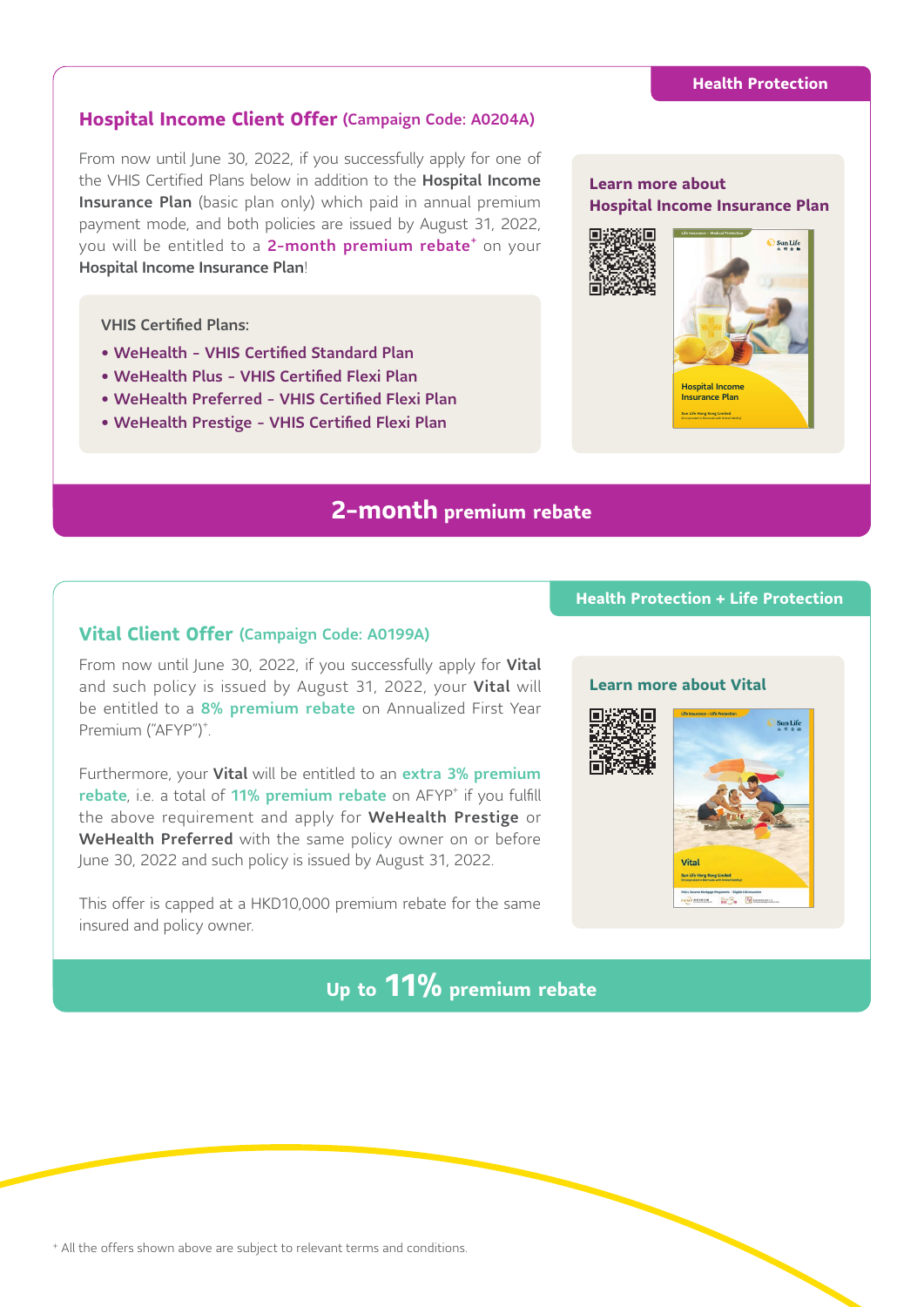### **General Terms and Conditions of 2022 Health & Vital Client Offers**

- 1. 2022 Health & Vital Client Offers include the (1) WeHealth Prestige Client Offer (Campaign code A0198A), (2) WeHealth Preferred Client Offer (Campaign code A0198A), (3) WeHealth Plus Client Offer (Campaign code A0197A), (4) Vital Client Offer (Campaign code A0199A), and (5) Hospital Income Client Offer (Campaign code A0204A) (each, known as an "Offer", "collectively known as the Offers"). The General Terms and Conditions of 2022 Health & Vital Client Offers apply to Offers.
- 2. The promotion period of the WeHealth Prestige Client Offer is from January 21, 2022 to June 30, 2022, both days inclusive; the promotion period of the WeHealth Preferred Client Offer and the Hospital Income Client Offer is from March 18, 2022 to June 30, 2022, both days inclusive; while the promotion period of the WeHealth Plus Client Offer and Vital Client Offer are from January 1, 2022 to June 30, 2022, both days inclusive; – all of which will be collectively known as the ("Promotion Period").
- 3. To be entitled to these Offers, the relevant policy(ies) enjoying the WeHealth Prestige Premium Rebate (stated in clause 12), WeHealth Preferred Rebate (stated in clause 17), WeHealth Plus Premium Rebate (stated in clause 22), Basic Vital Premium Rebate (stated in clause 27), Enhanced Vital Premium Rebate (stated in clause 28) or Hospital Income Premium Rebate (stated in clause 39) (collectively as "Premium Rebate(s)") must be in force and without any outstanding premium when the relevant Premium Rebate(s) is/are credited to the policy account (please refer to the relevant clause below). A letter will be sent to the policy owner upon completion of issuing the relevant Premium Rebate(s).
- 4. Sun Life Hong Kong Limited ("Sun Life") reserves the right to vary the method of issuing the relevant Premium Rebate(s) at any time without prior notice.
- 5. In case the policy owners request to cancel the relevant policy during the cooling-off period, subject to the then prevailing administrative rules, the actual premium paid by the policy owner will be used to calculate the amount of premium refund.
- 6. The exchange rate of USD1 to HKD7.8 is used for these Offer(s), where applicable.
- The relevant Premium Rebate(s) cannot be transferred or redeemed for cash.
- 8. These Offers are not applicable to clients who have submitted any application of any relevant policies before the relevant Promotion Period but withdrew the application or terminated the issued policy during the relevant Promotion Period and reapplied for the same products.
- 9. These Offers can be used in conjunction with other product campaigns in this leaflet but cannot be used in conjunction with any other product campaign(s) offered by Sun Life.
- 10. Sun Life reserves the right to vary, suspend or cancel these Offers and amend the terms and conditions at any time without prior notice. In the event of any disputes, the decision of Sun Life will be final and conclusive.

### **WeHealth Prestige Client Offer ("WeHealth Prestige Client Offer") Terms and Conditions (Campaign code A0198A)**

- 11. The WeHealth Prestige Client Offer is only applicable upon the successful application of WeHealth Prestige that is submitted during the relevant Promotion Period and such policy is issued by Sun Life on or before August 31, 2022 ("Eligible WeHealth Prestige Application").
- 12. All Eligible WeHealth Prestige Applications can enjoy the 6-month premium rebate ("WeHealth Prestige Premium Rebate"). The WeHealth Prestige Premium Rebate is calculated as per the table below according to different premium payment modes of the next payable premium (including premium loading, if any) in which the levy of the policy is excluded.

| Premium payment mode of the Eligible WeHealth Prestige Application | 6-month premium rebate          |
|--------------------------------------------------------------------|---------------------------------|
| Annually                                                           | Annual premium divided by 2     |
| Semi-annually                                                      | Semi-annual premium             |
| Monthlv                                                            | 1-month premium multiplied by 6 |

- 13. For any policy change on WeHealth Prestige made by the policy owner(s) on or before September 30, 2022, the amount of the WeHealth Prestige Premium Rebate will be adjusted accordingly.
- 14. The amount of the WeHealth Prestige Premium Rebate will be rounded to the nearest Hong Kong Dollar and credited to the policy account of the Eligible WeHealth Prestige Application(s) in October 2022 for future premium payment(s).
- 15. Please note that only qualifying premiums due and paid during a year of assessment will be eligible for tax deduction for that year of assessment whereas the WeHealth Prestige Premium Rebate is not eligible. Further information on tax concessions applicable to Voluntary Health Insurance Scheme may be found on the website of the Insurance Authority (www.ia.org.hk/en). You may also refer to the website of the Inland Revenue Department ("IRD") or contact IRD directly for any tax-related enquiries.

### **WeHealth Preferred Client Offer ("WeHealth Preferred Client Offer") Terms and Conditions (Campaign code A0198A)**

- 16. The WeHealth Preferred Client Offer is only applicable upon the successful application of WeHealth Preferred that is submitted during the relevant Promotion Period and such policy is issued by Sun Life on or before August 31, 2022 ("Eligible WeHealth Preferred Application").
- 17. All Eligible WeHealth Preferred Applications can enjoy the 6-month premium rebate ("WeHealth Preferred Premium Rebate"). The WeHealth Preferred Premium Rebate is calculated as per the table below according to different premium payment modes of the next payable premium (including premium loading, if any) in which the levy of the policy is excluded.

| Premium payment mode of the Eligible WeHealth Preferred Application | 6-month premium rebate          |
|---------------------------------------------------------------------|---------------------------------|
| Annually                                                            | Annual premium divided by 2     |
| Semi-annually                                                       | Semi-annual premium             |
| Monthly                                                             | 1-month premium multiplied by 6 |

- 18. For any policy change on WeHealth Preferred made by the policy owner(s) on or before September 30, 2022, the amount of the WeHealth Preferred Premium Rebate will be adjusted accordingly.
- 19. The amount of the WeHealth Preferred Premium Rebate will be rounded to the nearest Hong Kong Dollar and credited to the policy account of the Eligible WeHealth Preferred Application(s) in October 2022 for future premium payment(s).
- 20. Please note that only qualifying premiums due and paid during a year of assessment will be eligible for tax deduction for that year of assessment whereas the WeHealth Preferred Premium Rebate is not eligible. Further information on tax concessions applicable to Voluntary Health Insurance Scheme may be found on the website of the Insurance Authority (www.ia.org.hk/en). You may also refer to the website of the Inland Revenue Department ("IRD") or contact IRD directly for any tax-related enquiries.

### **WeHealth Plus Client Offer ("WeHealth Plus Client Offer") Terms and Conditions (Campaign code A0197A)**

- 21. The WeHealth Plus Client Offer is only applicable upon the successful application of WeHealth Plus that is submitted during the relevant Promotion Period and such policy is issued by Sun Life on or before August 31, 2022 ("Eligible WeHealth Plus Application").
- 22. All Eligible WeHealth Plus Applications can enjoy the 2-month premium rebate ("WeHealth Plus Premium Rebate"). The WeHealth Plus Premium Rebate is calculated as per the table below according to different premium payment modes of the next payable premium (including premium loading, if any) in which the levy of the policy is excluded.

| Premium payment mode of the Eligible WeHealth Plus Application | 2-month premium rebate                               |
|----------------------------------------------------------------|------------------------------------------------------|
| Annually                                                       | Annual premium divided by 12 and multiplied by 2     |
| Semi-annually                                                  | Semi-annual premium divided by 6 and multiplied by 2 |
| Monthly                                                        | 1-month premium multiplied by 2                      |
|                                                                |                                                      |

- 23. For any policy change on WeHealth Plus made by the policy owner(s) on or before September 30, 2022, the amount of the WeHealth Plus Premium Rebate will be adjusted accordingly.
- 24. The amount of the WeHealth Plus Premium Rebate will be rounded to the nearest Hong Kong Dollar and credited to the policy account of the Eligible WeHealth Plus Application(s) in October 2022 for future premium payment(s).
- 25. Please note that only qualifying premiums due and paid during a year of assessment will be eligible for tax deduction for that year of assessment whereas the WeHealth Plus Premium Rebate is not eligible. Further information on tax concessions applicable to Voluntary Health Insurance Scheme may be found on the website of the Insurance Authority (www.ia.org.hk/en). You may also refer to the website of the Inland Revenue Department ("IRD") or contact IRD directly for any tax-related enquiries.